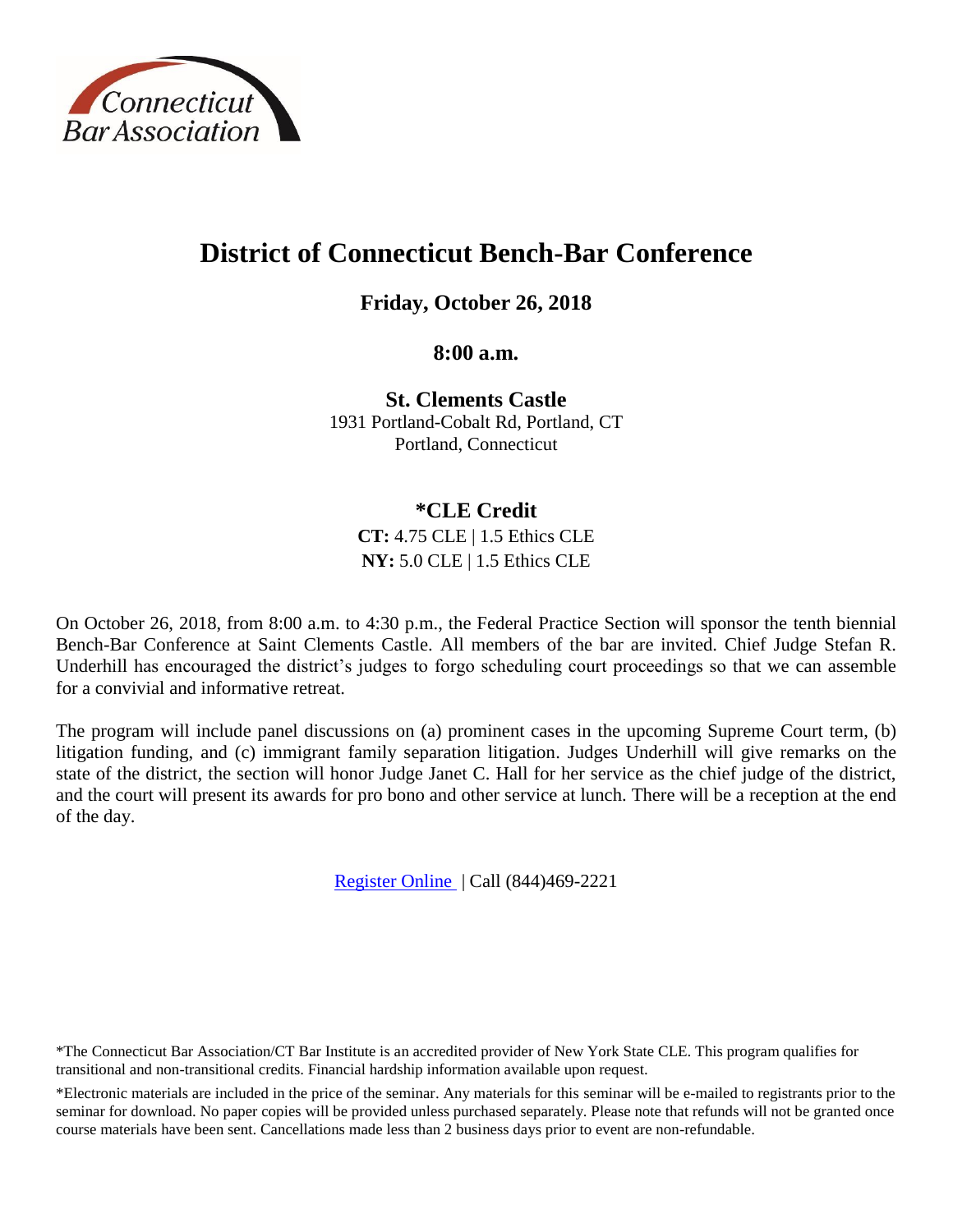

# **District of Connecticut Bench-Bar Conference**

## **October 26, 2018**

## **St. Clements Castle, Portland, Connecticut**

## **AGENDA**

- 8:00 8:45 **Continental Breakfast and Registration**
- 8:45– 9:00 **Welcome and Introduction Honorable Victor A. Bolden**, Chair of the Conference, and **Robert M. Frost and Kristen L. Zaehringer**, Federal Practice Section Co-Chairs
- 9:00 9:15 **Honorable Stefan R. Underhill**, Chief Judge of the United States District Court for the District of Connecticut, speaking on the state of the district
- 9:15 10:45 **Panel Discussion The Supreme Court and Its Docket, Circa 2018-19 A Survey of Cases Scheduled for the 2018-19 Term and Discussion of Recent Confirmations Panelists: Beth S. Brinkmann**, Partner, Covington & Burling LLP, Washington **Judith Resnik**, Arthur Liman Professor of Law, Yale Law School, New Haven

### 10:45-11:00 **Coffee Break**

11:00 – 12:30 **Panel Discussion** – **Financial and Ethical Aspects of Litigation Funding Moderator: Adam S. Mocciolo,** Partner, Pullman & Comley LLC, Bridgeport

#### **Panelists:**

**Ken Epstein**, Investment Manager & Legal Counsel, Bentham IMF, New York **Hon. Allan L. Gropper (Ret.),** Adjunct Professor of Law, Fordham University, New York **Nicholas F. Kajon,** Partner, Stevens & Lee, New York **Edward Reilly**, Principal, Themis Legal Capital, New York

# 12:30 –2:00 **Lunch**

**Presentation by the Judges of the District Court** of awards for pro bono work and court service **Recognition of the Honorable Janet C. Hall** for her dedication and service as Chief Judge for the District of Connecticut (2013-2018)

#### 2:00-3:30 **Panel Discussion** – **Immigrant Family Separation Cases: What Were They About and What Is the Next Wave of Litigation? Moderator: Erin O'Neil-Baker,** Principal, Hartford Legal Group

**Panelists:**

**Anand Balakrishnan,** Staff Attorney, American Civil Liberties Union Immigrants' Rights Project, New York **Anthony Enriquez,** Director, Catholic Charities' Unaccompanied Minors Program **Michael J. Wishnie**, William O. Douglas Clinical Professor of Law, Yale Law School, New Haven

3:30 – 4:30 **Reception** *(appetizers and cash bar)*